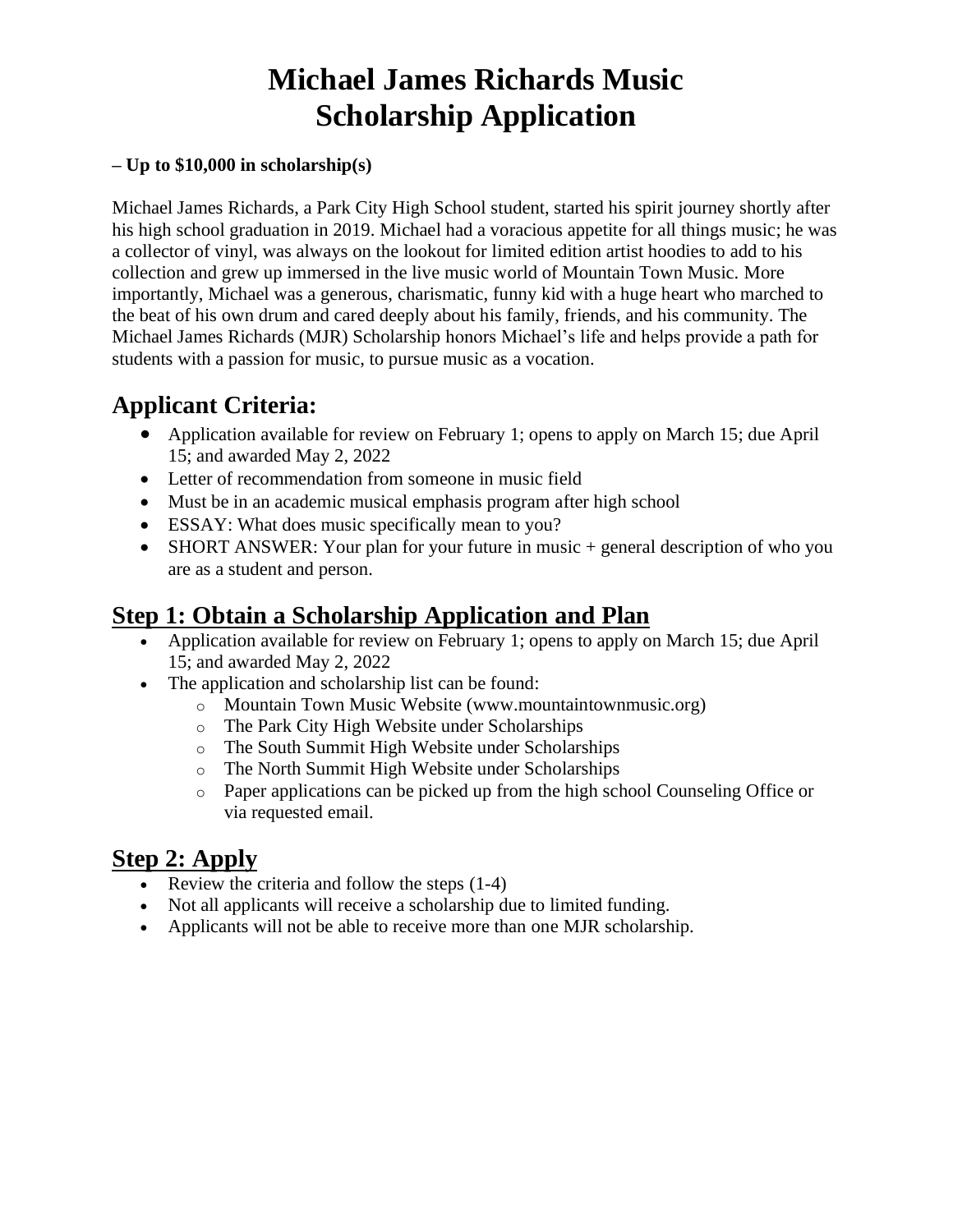# **Step 3: Complete Your Electronic or Paper Application and turn it in by 5 pm on APRIL 15 – no late applications will be accepted**

REQUIRED APPLICATION INFORMATION:

- A. **Personal Information** (This is the only page that should have your name on it)
- **B. Letter of Recommendation –** please ask the writer not to use your full name
- **C. College Application Information –** places where you are intending to study
- D. **Scholarship Essay -** Must be typed on separate paper (1-page limit)
- E. **Short Answer Questions -** Must be typed on separate paper (2-page limit)
- F. **Additional Consideration –** Must be typed on a separate paper (1-page limit)
	- **1. MTM Audio program experience – briefly describe**
	- **2. MTM experience – briefly describe**

### **Review Process:**

The review process is blind, meaning that the reviewers will not see your name in the process. The scholarship donors or volunteers will review applicants based on your scholarship selection.

An Awards Celebration to celebrate the scholarship awardees will occur during one of the summer MTM concerts. **You are not required to show up in person, but you are encouraged.**  Please tentatively plan on participating. **You will be notified if you have received a scholarship by May 2 via a phone call and email.** 

### **Receiving your Scholarship:**

- **You must claim your scholarship by May 20th - check your email for a link to Claim your scholarship before May 20th!**
- Checks will be sent directly to your institution for tuition and fees in early August. You will need to send the address of the Financial Aid Office & your College/University Student ID #
- If you pay your tuition bill and show proof of payment, your check may be written to you for reimbursement on a case-by-case basis.
- **Please don't hesitate to contact us if you have any questions, special circumstances or need help with anything – jeana@mountaintownmusic.org**
- If you do not claim your scholarship by the end of the academic school year, your scholarship will go back to the MJR scholarship fund.

# **STEP 4: Final Checklist Before Submitting Your Application**

- Letter of recommendation is it signed? Does it have your last name? Cross it out. \_\_\_\_\_\_ Your name should not appear in any of your essay(s) or short answers
- NO staples, NO sheet protectors, and NO double-sided copies if you submit printed \_\_\_\_\_\_ Put pages in order as seen in Step 3 above (A-F)

### Submit via email to **[jeana@mountaintownmusic.org](mailto:jeana@mountaintownmusic.org)** with subject line MJR Scholarship

\_\_\_\_\_\_ 1.5 spaced, 12 type, Times New Roman font, single sided, PDF only